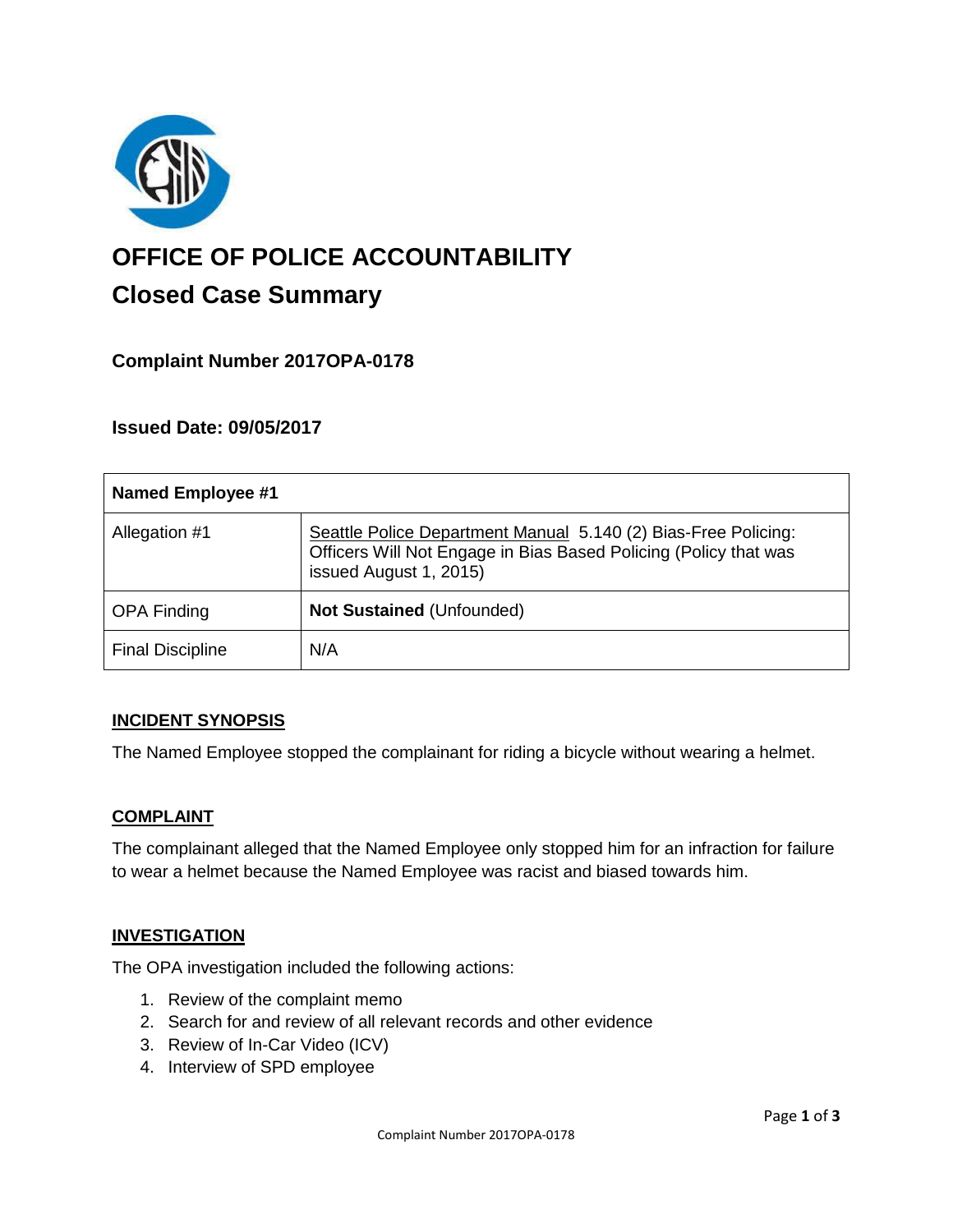# **ANALYSIS AND CONCLUSION**

The complainant alleged that Named Employee #1 stopped and arrested him because Named Employee #1 was racist and biased. Named Employee #1 contended that he stopped the complainant due to the fact that the complainant was riding his bicycle without a helmet, in violation of King County Health Code 9.15.010.

Named Employee #1 stated that after viewing the complainant's conduct, Named Employee #1 activated his body worn camera. Named Employee #1 and his partner then approached and stopped the complainant. The officers notified the complainant why he was being stopped and requested that the complainant provide his name and date of birth in order for the officers to cite the complainant for the on-viewed offense.

The complainant denied that he was riding his bike without a helmet and initially refused to provide his name and date of birth to the officers. During this interaction, Named Employee #1 spoke to the complainant calmly and respectfully; however, the complainant spoke to the officers rudely and his demeanor was hostile. Ultimately, Named Employee #1 offered to show the complainant the video from his body worn camera. Named Employee #1 announced that he was going to stop recording, turned off the camera, and showed the complainant the video. Named Employee #1 then re-activated his body worn camera and re-engaged with the complainant to obtain his identifying information. After an additional back and forth, during which Named Employee #1 maintained his respectful and polite demeanor, the complainant begrudgingly provided his name and date of birth. This information yielded an open felony warrant for "Possession of a Stolen Vehicle." Named Employee #1 then made the decision to place the complainant under arrest.

Shortly after being detained, the complainant indicated his belief that the stop was based on bias. As such, the officers' immediate supervisor was notified to come to the scene to screen and investigate the allegation in person. After discussing the incident with the supervisor, the complainant indicated that he wanted to make a formal complaint. The supervisor initiated the instant complaint via SPD's internal system.

SPD policy prohibits biased policing, which it defines as "the different treatment of any person by officers motivated by any characteristic of protected classes under state, federal, and local laws as well other discernible personal characteristics of an individual." This includes different treatment based on the race of the subject.

Here, the video of the incident from Named Employee #1's body worn camera indicated that the complainant was, in fact, riding his bicycle without a helmet. There was no evidence in the record establishing that the stop was based on the race of the complaint or any bias. Notably, Named Employee #1 indicated that in the past year he issued between 5 to 10 cycling infractions and approximately 50 infractions for failure to wear a helmet while biking. This was consistent with his supervisor's assertion that Named Employee #1 was an active officer and, when evaluated with the other evidence in this case, weighed against a finding of bias.